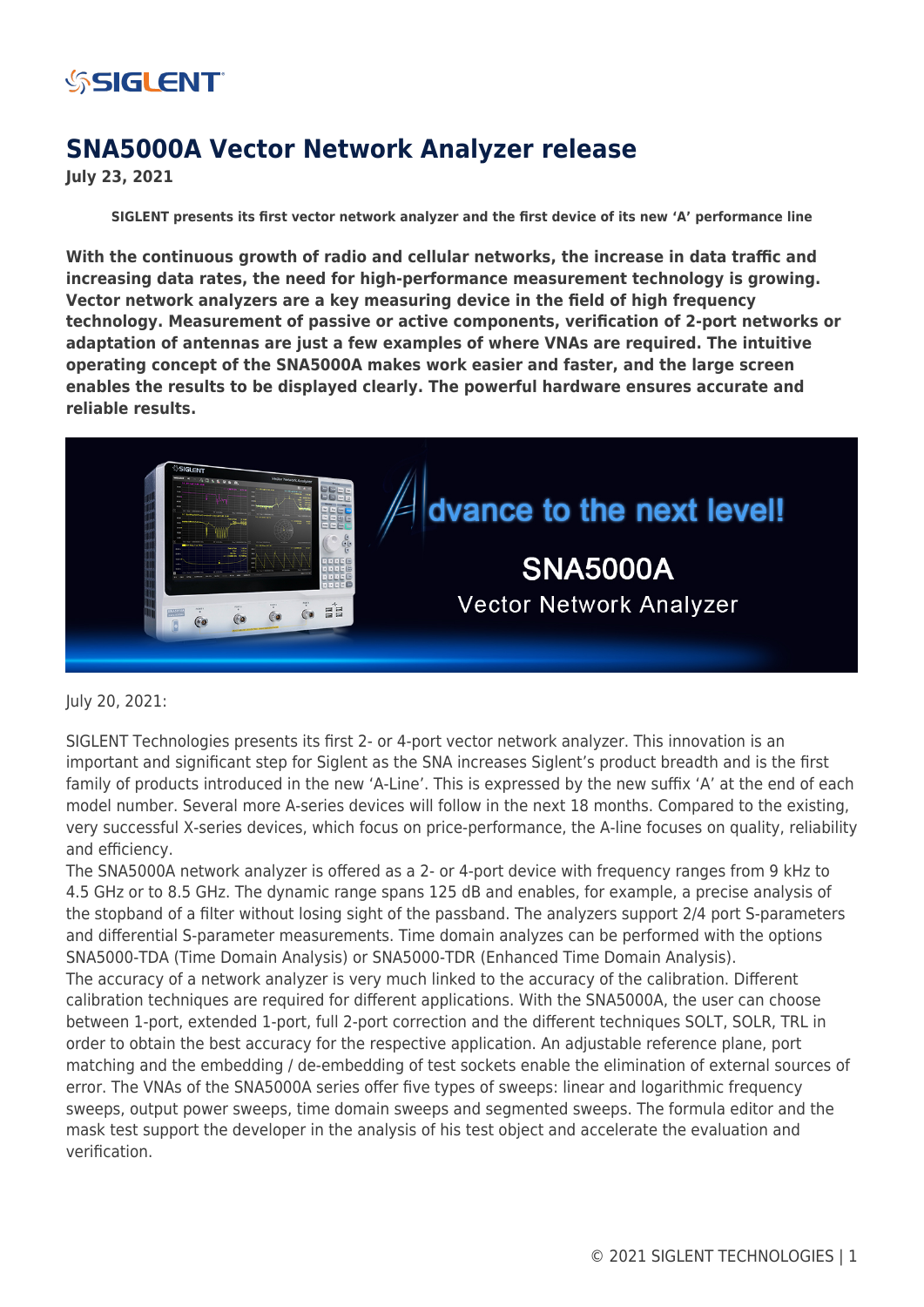

The large 12-inch touchscreen can be flexibly configured so that several windows with different measurements can be clearly displayed. The short-cut menu helps with configuration and offers quick access to the most important functions. The device supports an external mouse and keyboard, external monitor via HDMI, and can be controlled via the web interface from the PC. Further device details can be found under

[SNA5000A Vector Network Analyzer](https://siglentna.com/vector-network-analyzer/sna5000a/)

About:

SIGLENT TECHNOLOGIES started in 2002 with the development of their first oscilloscope. Now, the portfolio has rapidly expanded to cover many areas of general purpose test instrumentation, including oscilloscopes, signal and function generators, digital multimeters, lab power supplies, electronic DC-Loads, spectrum analyzers, VNAs and RF-signal generators.

With the A-Line introduced in 2021, Siglent is advancing further into the field of professional applications. Today SIGLENT TECHNOLOGIES is a global leader producing electronic test and measurement equipment that combines innovative features and functionality with a strong commitment to quality and performance. SIGLENT is ISO 9001:2000 and ISO 14001:2004 certified for its product quality and environmental management programs.